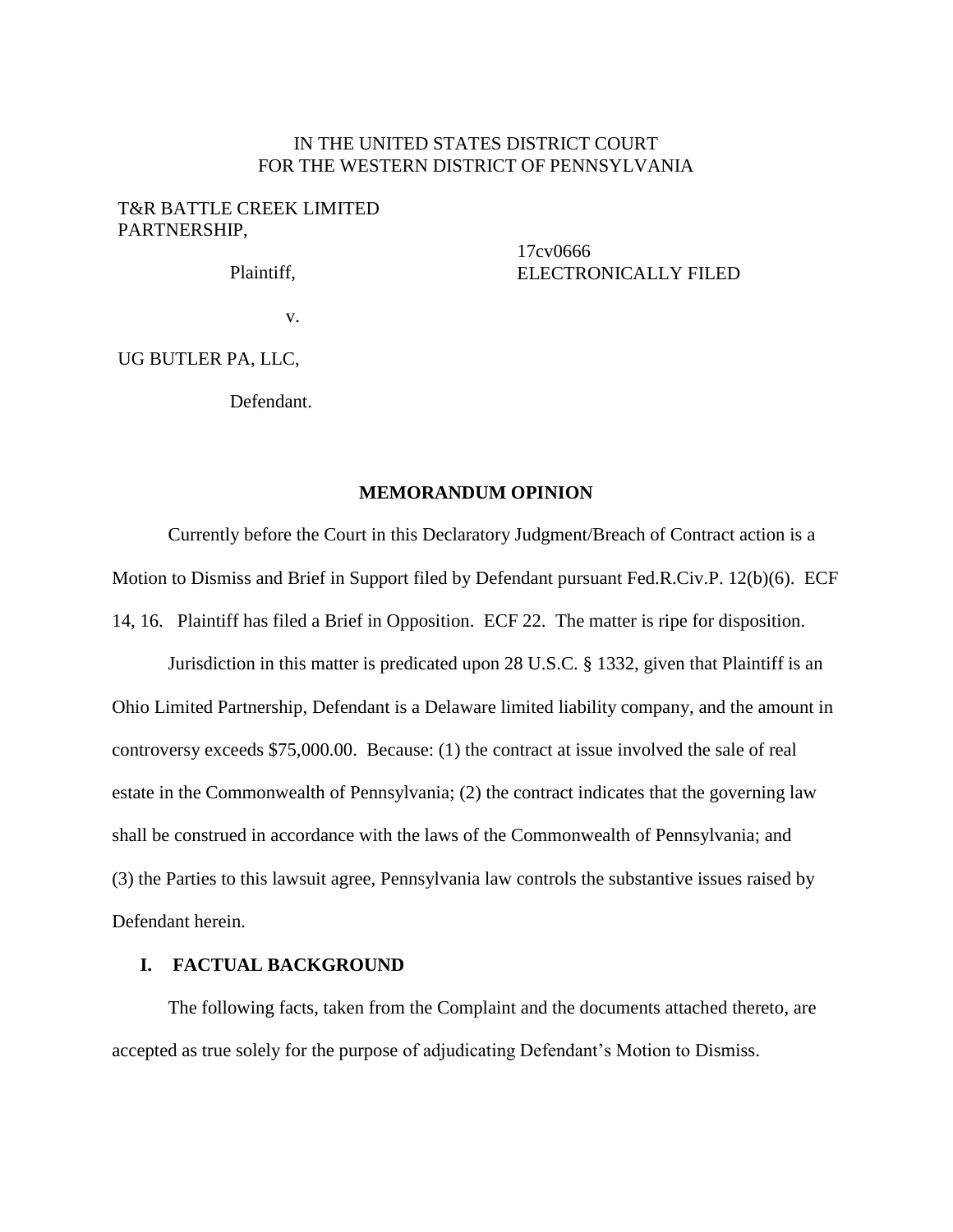On July 26, 2016, Plaintiff and Defendant entered into an agreement for the sale of real

property located in Butler County, Pennsylvania, at 400 Greenwood Plaza ("Agreement"). ECF

1, ¶ 8. Defendant was the "Seller" of the real property, and Plaintiff was the "Buyer." ECF 1-2.

Section 4.5 of the Agreement reads as follows:

4.5 Closing Costs and Charges. Seller shall be responsible for the cost of all state, county and local transfer or documentary stamp taxes. Buyer shall be responsible for: (i) all escrow fees and recording fees; (ii) the cost of any survey obtained by Buyer; and (iii) such title insurance as Buyer shall desire to obtain. Each party shall bear its own legal, accounting, and other professional fees.

ECF 1-2.

The closing date was October 5, 2017, and the total realty transfer tax was \$201,500.00. ECF 1, ¶ 17. Although the Agreement indicated that Defendant-Seller was to pay the realty transfer tax, Plaintiff paid one-half of the tax under protest at the closing. ECF 1, ¶ 36.

## **II. STANDARD OF REVIEW**

In considering a Rule 12(b)(6) motion, Federal Courts require notice pleading, as opposed to the heightened standard of fact pleading. Fed. R. Civ. P. 8(a)(2) requires only "'a short and plain statement of the claim showing that the pleader is entitled to relief,' in order to 'give the defendant fair notice of what the . . . claim is and the grounds on which it rests.'" *Bell Atlantic Corp. v. Twombly,* 550 U.S. 554, 555 (2007) (quoting *Conley v. Gibson*, 355 U.S. 41, 47  $(1957)$ ).

Building upon the landmark United States Supreme Court decisions in *Twombly* and *Ashcroft v. Iqbal*, 556 U.S. 662 (2009), the United States Court of Appeals for the Third Circuit explained that a District Court must undertake the following three steps to determine the sufficiency of a complaint: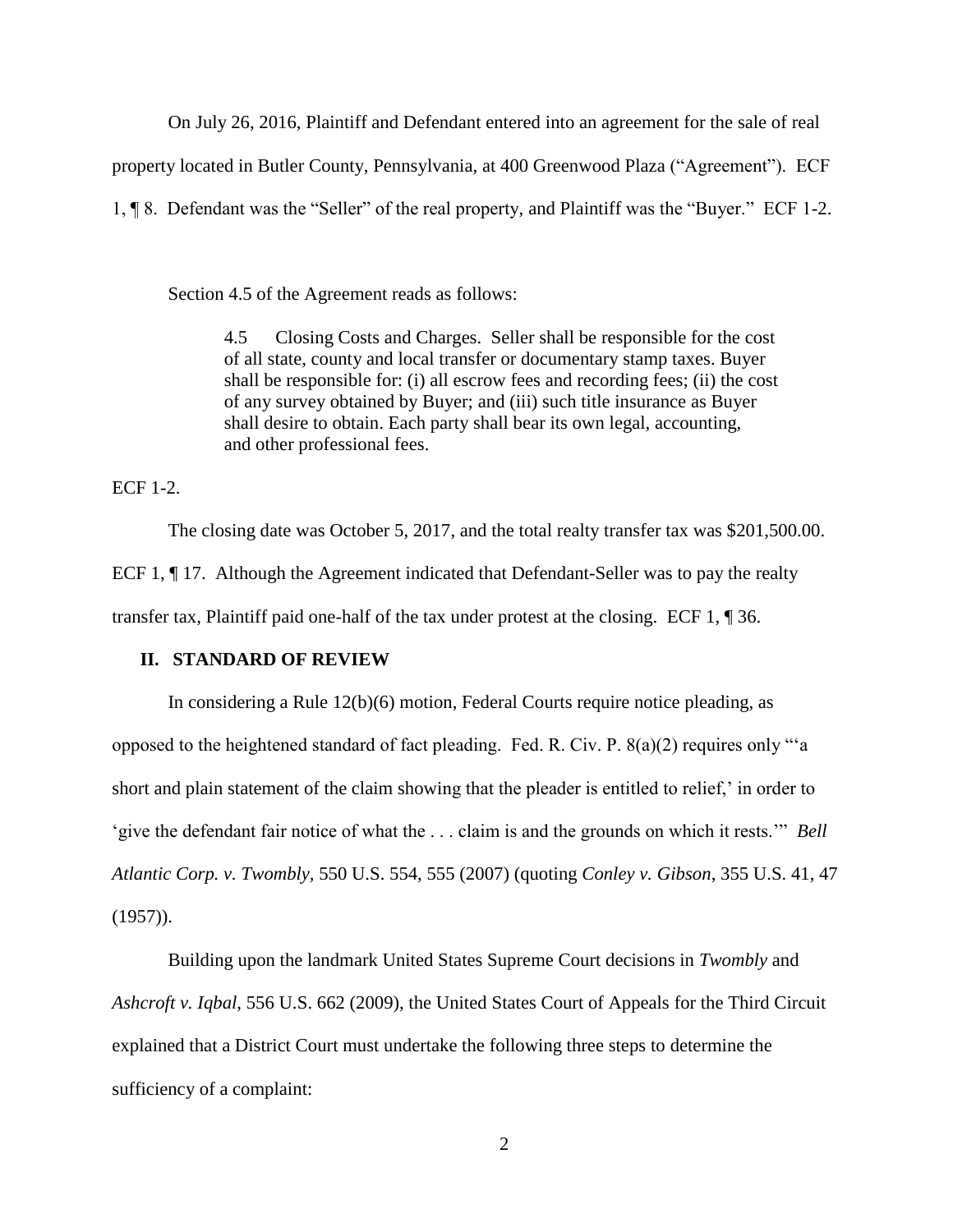First, the court must take note of the elements a plaintiff must plead to state a claim. Second, the court should identify allegations that, because they are no more than conclusions, are not entitled to the assumption of truth. Finally, where there are well-pleaded factual allegations, a court should assume their veracity and then determine whether they plausibly give rise to an entitlement for relief.

*Connelly v. Steel Valley Sch. Dist.*, 706 F.3d 209, 212 (3d Cir. 2013) (citation omitted).

The third step requires this Court to consider the specific nature of the claims presented and to determine whether the facts pled to substantiate the claims are sufficient to show a "plausible claim for relief." *Covington v. Int'l Ass'n of Approved Basketball Officials*, 710 F.3d 114, 118 (3d Cir. 2013). "While legal conclusions can provide the framework of a Complaint, they must be supported by factual allegations." *Iqbal*, 556 U.S. at 664.

This Court may not dismiss a Complaint merely because it appears unlikely or improbable that Plaintiff can prove the facts alleged or will ultimately prevail on the merits. *Twombly*, 550 U.S. at 563 n.8. Instead, this Court must ask whether the facts alleged raise a reasonable expectation that discovery will reveal evidence of the necessary elements. *Id.* at 556. Generally speaking, a Complaint that provides adequate facts to establish "how, when, and where" will survive a Motion to Dismiss. *Fowler v. UPMC Shadyside*, 578 F.3d 203, 212 (3d Cir. 2009).

In short, a Motion to Dismiss should not be granted if a party alleges facts, which could, if established at trial, entitle him/her to relief. *Twombly*, 550 U.S. at 563 n.8.

#### **III. ANALYSIS**

Defendant raised three arguments in support of its Motion to Dismiss: (1) Pennsylvania's doctrine of merger of title bars Plaintiff's claims; (2) Plaintiff's claims are time-barred; and (3) Plaintiff's claim is barred by the limit on contractual remedies set forth in Section 7.3 of the Agreement.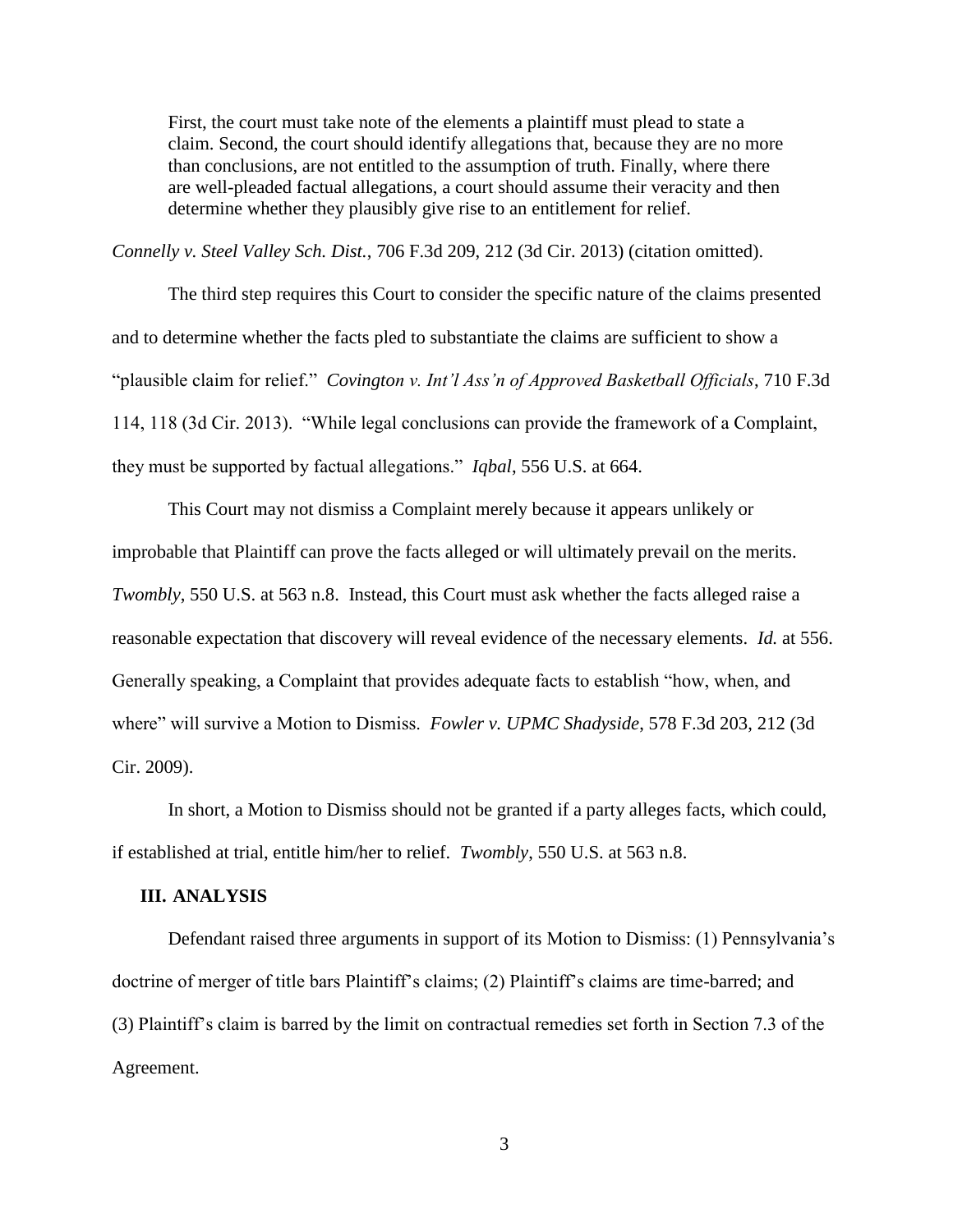#### **A. Doctrine of Merger of Title**

The doctrine of merger of title provides that, as a general rule, an agreement of sale merges into the deed, and no recovery may be had based upon an earlier agreement. *Stoever v. Gowen*, 124 A. 684 (Pa. 1924); *Elderkin v. Gaster*, 447 Pa. 118, 288 A.2d 771 (Pa. 1972). The merger rule, however, does not apply where the expressed intention of the parties is to the contrary. *Carsek Corp. v. Stephen Schifter, Inc.*, 431 Pa. 550, 246 A.2d 365 (1968). An agreement is not merged as to that which is not to be consummated by the deed, and which is of an entirely different nature and collateral to it. *Rappaport v. Savitz*, 220 A.2d 401 (Pa. 1966). The doctrine of merger is normally applied to warranties of title. *Elderkin v. Gaster*, 288 A.2d 771, 775 (Pa. 1972).

In *Carsek Corp.*, the Supreme Court of Pennsylvania held:

Merger is said to be the rule, except when the intention of the parties is otherwise, or where the stipulations in the contract sought to be enforced are collateral to the functions performed by the deed. Anno: Merger of Contract in Deed, 38 A.L.R.2d 1310, 1313 (1954). Actually, the latter exception is subsumed in the former, since the fact that the stipulations are collateral to the functions of the deed gives rise to the inference that the parties did not intend that the stipulations merge into the deed. . . .'A covenant has been said to be collateral, and therefore one which survives delivery of the deed, if it bears no relation to title, possession, quantity or emblements of the transferred property.' Friedman, Contracts and Conveyances of Real Property, 411-12 (1963). Clauses in the contract dealing with consideration fit within this category.

246 A.2d at 559.

Simply put, Pennsylvania recognizes two exceptions to the doctrine of merger of title:

(1) where the expressed intention of the parties is contrary to the doctrine; and (2) where the

contract provision sought to be enforced is collateral to the consummation of the deed.

Turning to the facts pled by Plaintiff in the instant matter, this Court finds that Plaintiff

has adequately pled facts which, if proven, would support a finding that one or both of the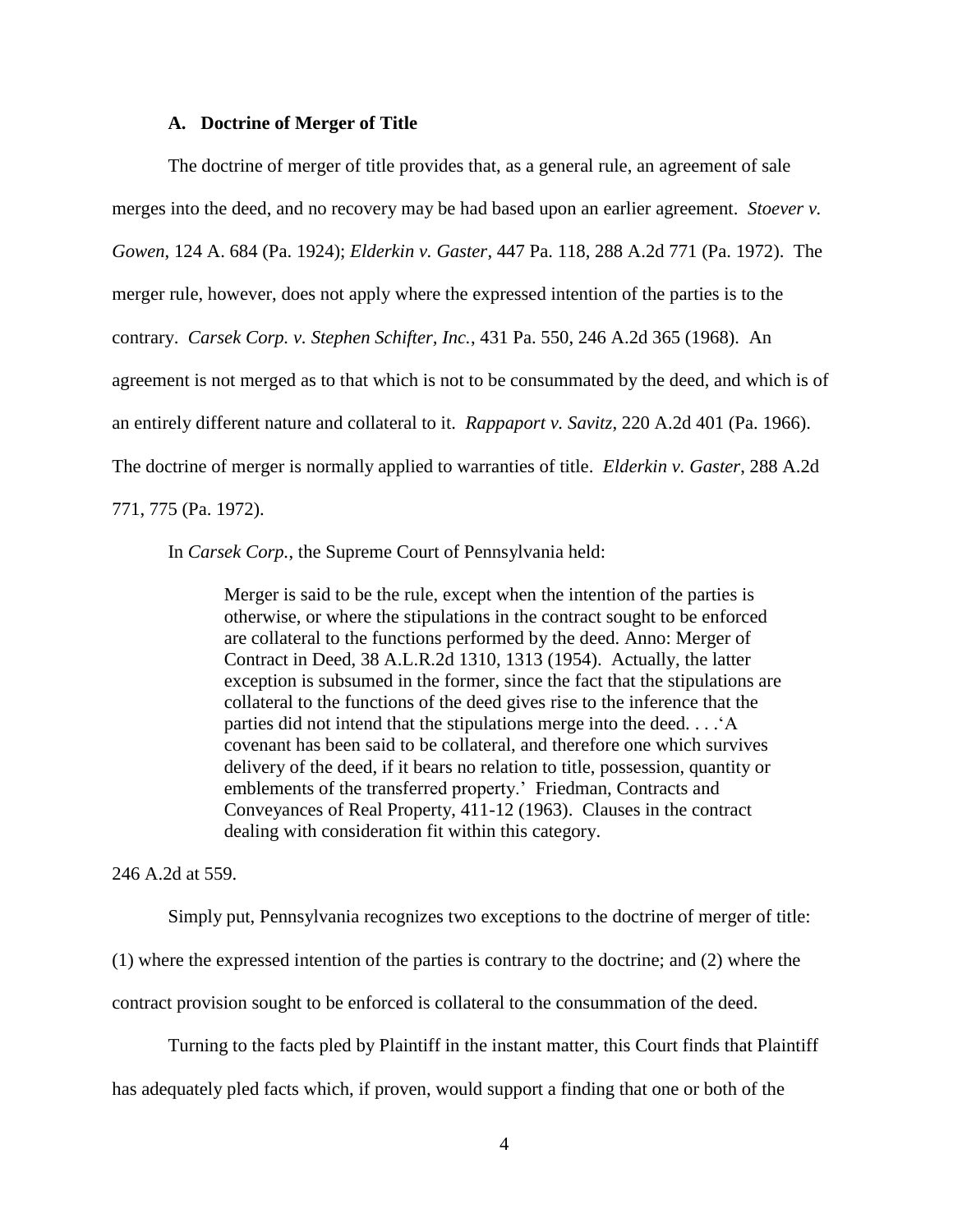exceptions to the doctrine of merger apply. Plaintiff first presents facts contending that Defendant was required to pay all of the realty transfer tax, and presented a signed a written agreement to that effect. See ECF 1-2. Plaintiff next presents facts which indicate a dispute arose on or before the closing date, and on the closing date, Plaintiff executed a document indicating that it would pay half of the realty transfer tax, but was making such payment under protest.

These facts pled by Plaintiff, if proven, give rise to a viable claim for breach of contract, because said facts suggest that Plaintiff's claim for Defendant's alleged breach of Section 4.5 of the Agreement could support a finding that the Parties intended to resolve the realty transfer tax matter after consummating the deed, and/or Section 4.5 of the Agreement was collateral to the consummation of the deed.

#### **B. Statute of Limitations**

Defendant next argues that the Plaintiff is time-barred from bringing this lawsuit, because it was not filed within the six-month time frame outlined in Section 9.1 the Agreement.

The Court agrees with Defendant's basic premise that Parties to a contract can "make their own contract," including the modification of an applicable limitations period. Defendant contends that the Parties agreed to a six-month statute of limitations to bring a lawsuit with respect to the specific claims raised by Plaintiff in its Complaint.

The portion of the contract upon which Defendant relies for this argument reads as follows:

> 9.1 Survival; Termination. The representations, warranties and agreements of the parties contained or provided for in this Agreement shall survive the Closing and the recordation and delivery of the Deed conveying the Property to Buyer for a period of six (6) months.

## ECF 1-2.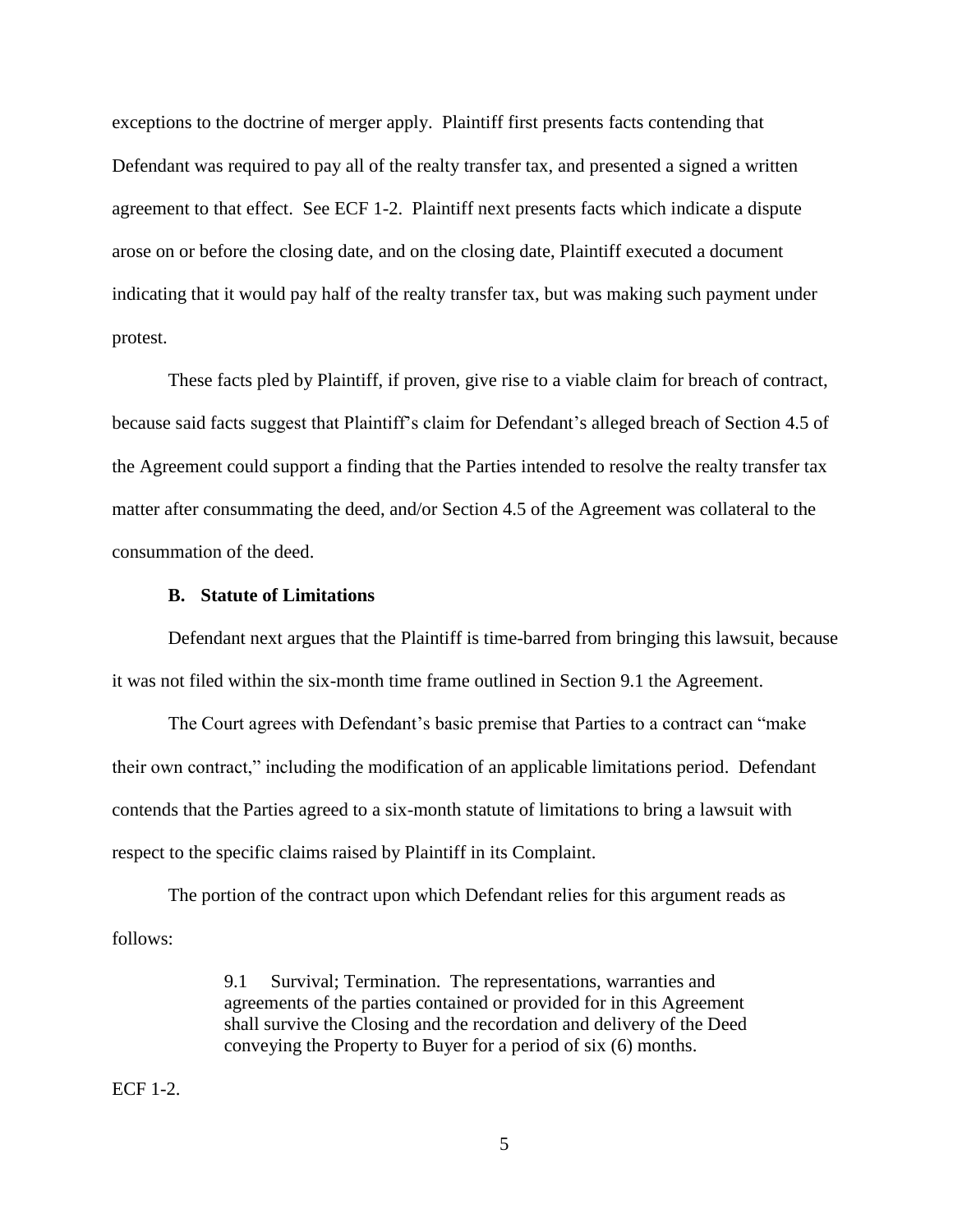However, the facts as pled by Plaintiff suggest that the Parties did not intend to shorten the four-year statute of limitations for breach of contract. Plaintiff's Complaint indicates that Plaintiff complied with Section 9.1 by seeking reimbursement from Defendant of the realty tax Plaintiff paid at the closing well within the six-month time frame. The facts, as pled by Plaintiff, indicate that Plaintiff's claim for repayment of one-half of the realty transfer tax arose at the closing. On that same date, Plaintiff, in a writing, demanded that Defendant reimburse Plaintiff for the transfer tax it paid so as to comply with Section 4.5 of the Agreement.

The Court concludes that Section 9.1 did not alter the four-year statute of limitations to assert a breach of contract claim. Rather, Section 9.1 provided that the representations, warranties and agreements of the Parties which had been set forth in the Agreement would "survive" the closing and recordation of the deed for six months from the date the deed was recorded. Plaintiff's allegations concerning Section 9.1 suggest that Plaintiff timely notified Defendant (well within six months from the date the deed was recorded) of Defendant's alleged obligation to pay the entire transfer tax amount. Accordingly, Plaintiff's Complaint will not be dismissed as time-barred.

#### **C. Exclusive Remedy**

Defendant's third and final argument in support of dismissal is that Section 7.3 of the Agreement bars Plaintiff's claims. Plaintiff disagrees.

Section 7.3 reads as follows:

7.3 Failure of Condition; Default by Seller. Should the conditions· set forth in this Agreement not be satisfied on or prior to the Closing Date, or upon breach by Seller of any of its obligations hereunder, then Buyer shall be entitled, at its option, to (i) specific performance of this this Agreement and the consummation of the transactions contemplated by this Agreement, or  $(ii)$  terminate this Agreement, in which event  $(y)$  the Deposit, and any accrued interest, shall be immediately returned to Buyer, and (z) neither Seller nor Buyer shall have any further rights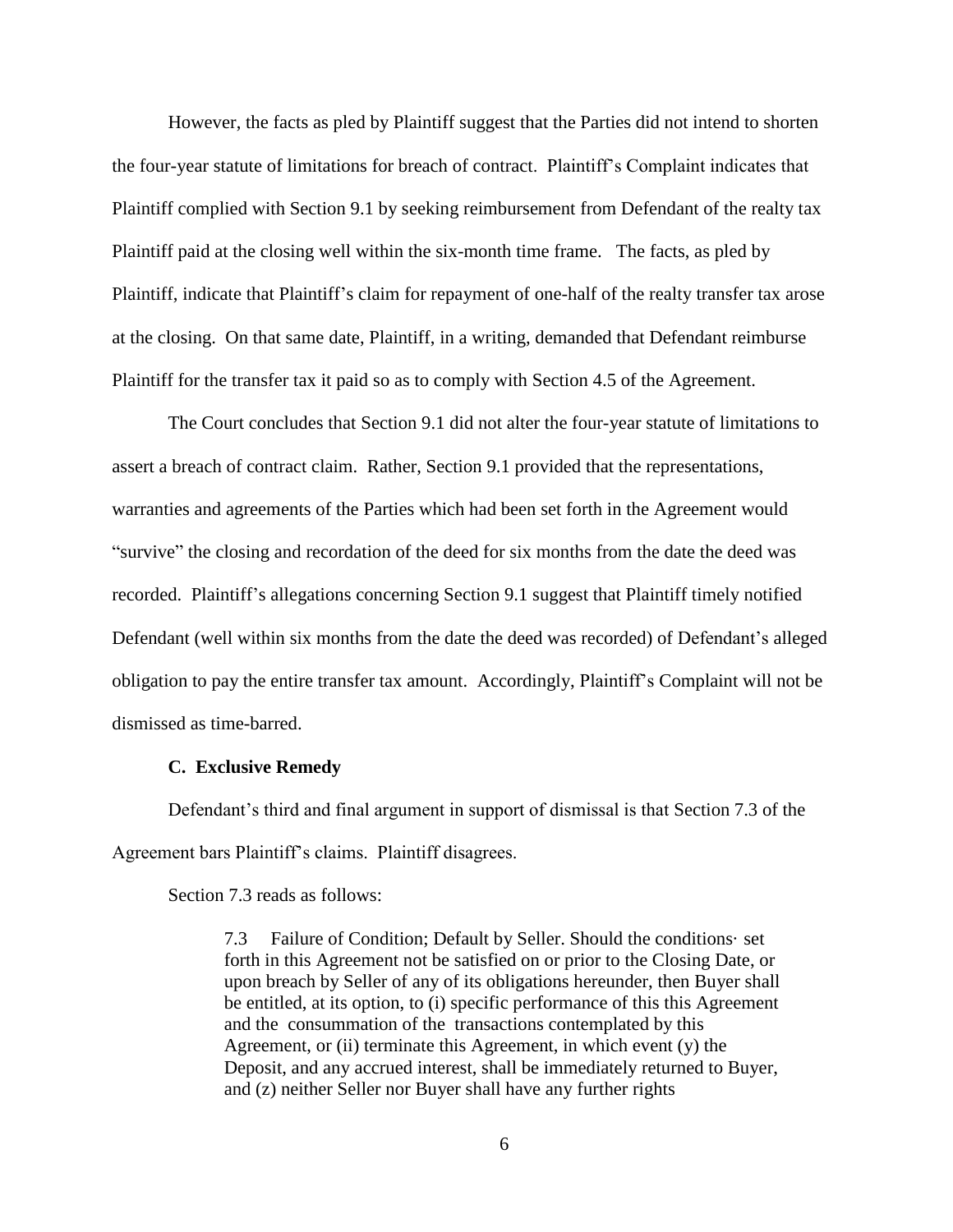or obligations hereunder or liability to the other, except with respect to the provisions of this Agreement which survive termination.

ECF 1-2.

Defendant argues that under Section 7.3 of the contract, instead of closing and paying one-half of the realty transfer tax, Plaintiff could have either enforced specific performance or terminated the Agreement. Defendant contends Plaintiff chose neither option, and instead, proceeded to close on the real estate. Plaintiff concurs that when Defendant breached its obligation to pay the entire realty transfer tax as required by Section 4.5, Plaintiff could have "at its option" selected one of these two remedies – either enforced specific performance or terminated the Agreement. Plaintiff contends that it selected the first option (specific performance by Defendant) by writing a letter to Defendant and, in this writing, indicated that Plaintiff was "closing under protest," and "preserving all causes of action" and was "not releasing Defendant" of its obligation to pay the entire realty transfer tax. ECF 1, ¶ 20.

The Court finds that based on the allegations set forth in Plaintiff's Complaint, Platiniff has asserted a viable cause of action for declaratory judgment and breach of contract. In reaching this conclusion, the Court finds that the facts pled by Plaintiff support its theory of recovery, but must yet be proven in order to obtain recovery. For these reasons, the Court will deny Defendant's Motion to Dismiss predicated upon Section 7.3 of the Agreement.

7